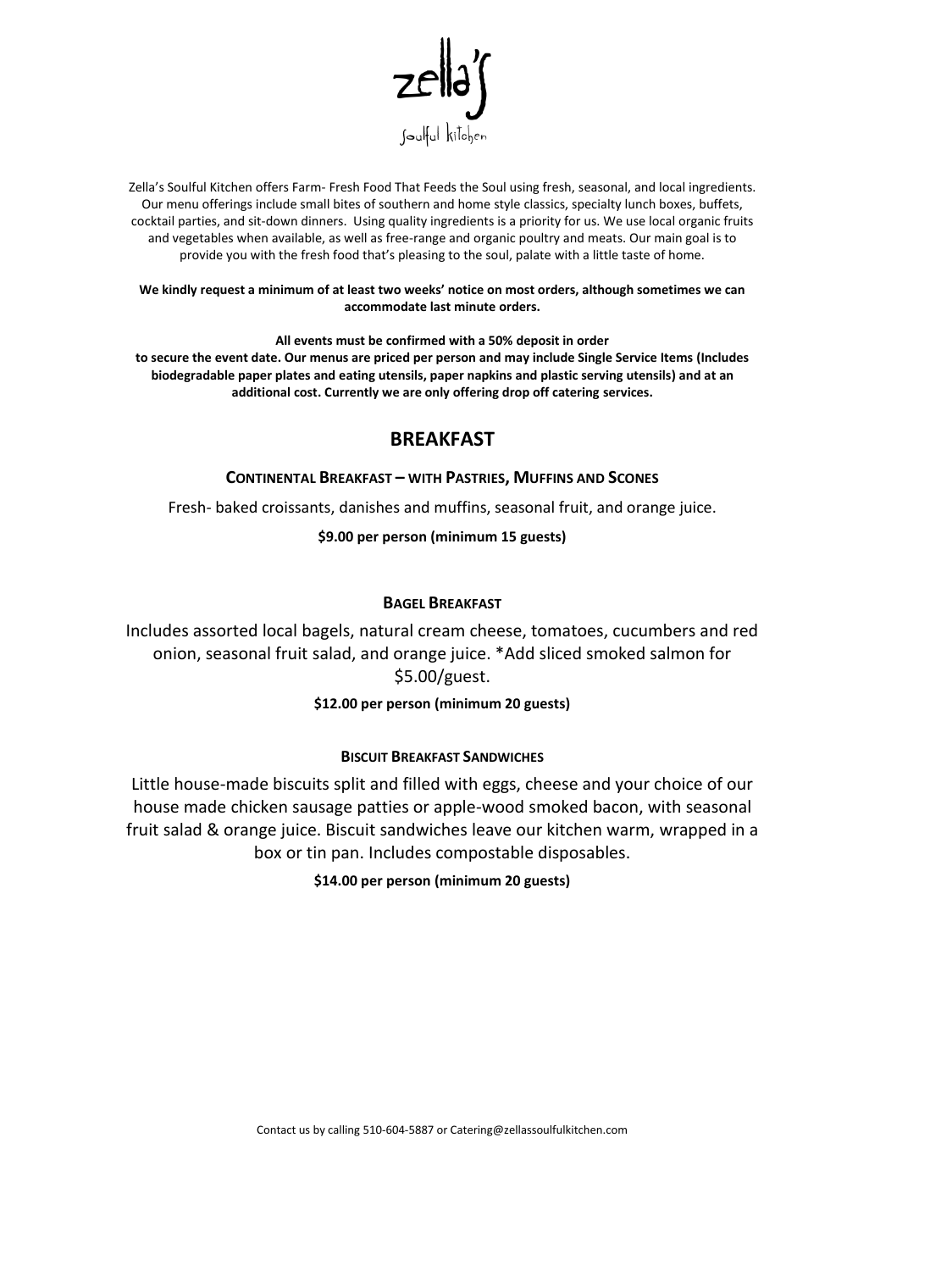

# À LA CARTE BREAKFAST ITEMS:

Yogurt Parfait, with granola and berries - \$3.50 ea.

## **Vegan Puddings**

(vegan/gluten/dairy free)

\*Chia Pudding- creamy custard of chia seeds, soaked cashews and medjool dates

\*Avocado Cacao Pudding- Creamy custard of either avocado, cacao, soaked cashews, and medjool dates.

## \$5.00 each

Organic Yogurt, asst. 6 oz. - \$2.00ea. Hard boiled Eggs, \$1.00 ea. Whole Seasonal Fruit-\$1.25 ea.

# **COFFEE & TEA SERVICE**

Local Roasted Coffee, Numi Teas, raw sugar, raw stevia, honey, half & half, almond milk (available upon request) stir sticks & cups.

\$3 PER PERSON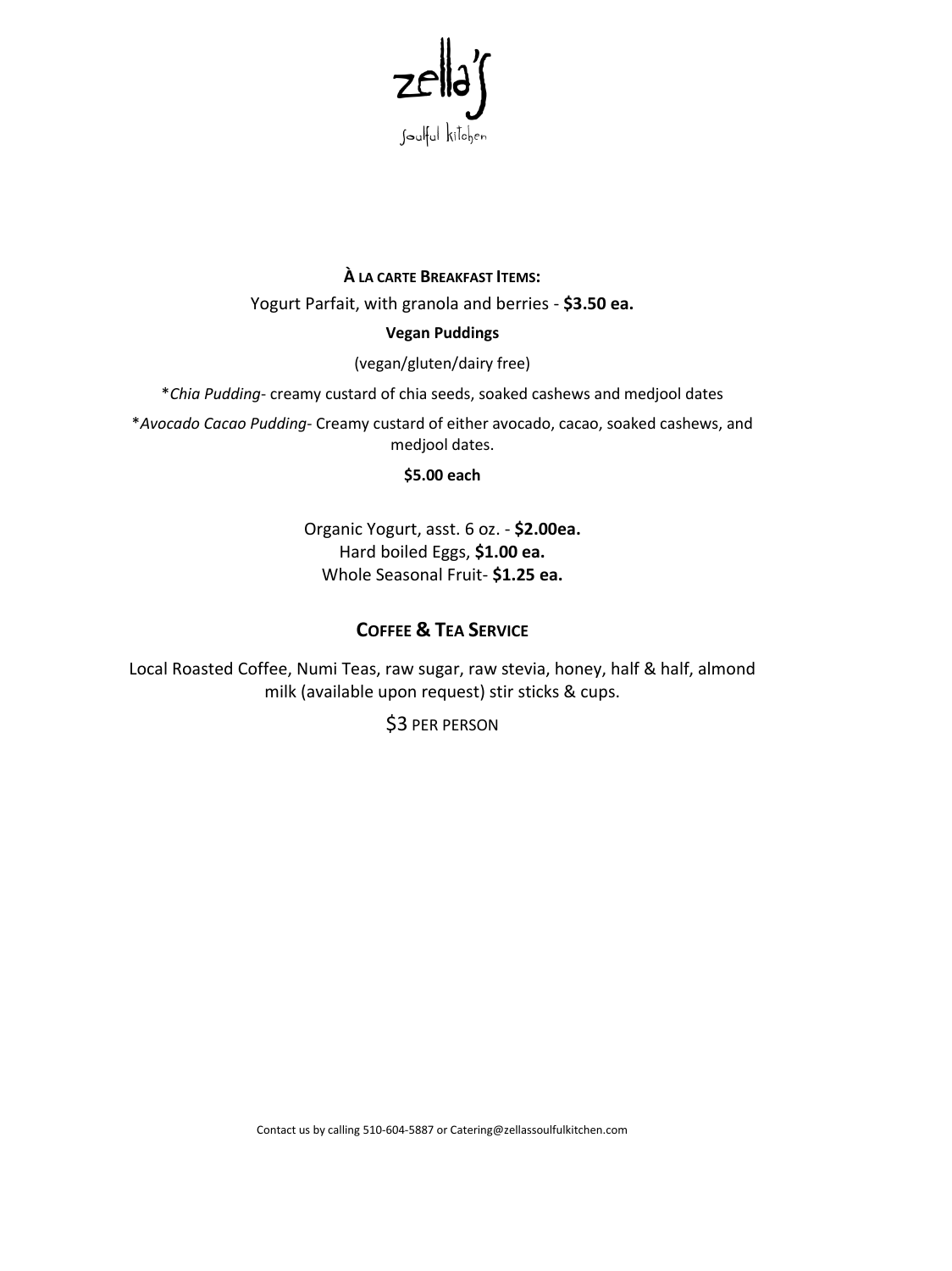

# **BOXED LUNCHES**

Enjoy an entire delicious meal delivered in our boxes, each containing one of the sandwiches below, a side, and a sweet. Compostable utensils and napkins included. **Minimum order of (6) six of any one selection**. Beverages are available for an additional \$2.50-3.00 each.

## **\$12 FOCACCIA SANDWICH BOX LUNCHES**

**Sandwiches**

*Made on focaccia bread, with mayonnaise and mustard packets*

TURKEY & CHEDDAR WITH MIXED GREENS

BLACK FOREST HAM &, SWISS WITH MIXED GREENS

ROAST BEEF & SWISS WITH MIXED GREENS

TUNA SALAD WITH MIXED GREENS

HUMMUS & FRESH VEGETABLES WITH MIXED GREENS

**Sides**

Whole piece of Seasonal Fruit Kettle Chips Mixed Green Salad

**Sweets**

Chocolate Brownie Fresh -Baked Cookie

## **\$15 VARIETY BOX LUNCHES**

Want more of a choice? Everyone in the office wants a different sandwich or an entrée salad? **Minimum order of (10) ten of any one selection**.

#### **Sandwiches**

*Served on a variety of artisan breads and sandwich rolls.*

ROAST TURKEY, SHARP CHEDDAR AND APPLE BUTTER WITH MIXED GREENS

MUFFULETTA SANDWICH -MIX OF HAM, SALAMI, AND MORTADELLA MEATS, PROVOLONE CHEESE, PICKLED VEGETABLE & OLIVE SPREAD AND MIXED GREENS

SMOKED HAM AND BRIE CHEESE WITH CHIPOTLE CHUTNEY AND MIXED GREENS

GRILLED CHICKEN BREAST AND PROVOLONE CHEESE WITH ROASTED PEPPER RELISH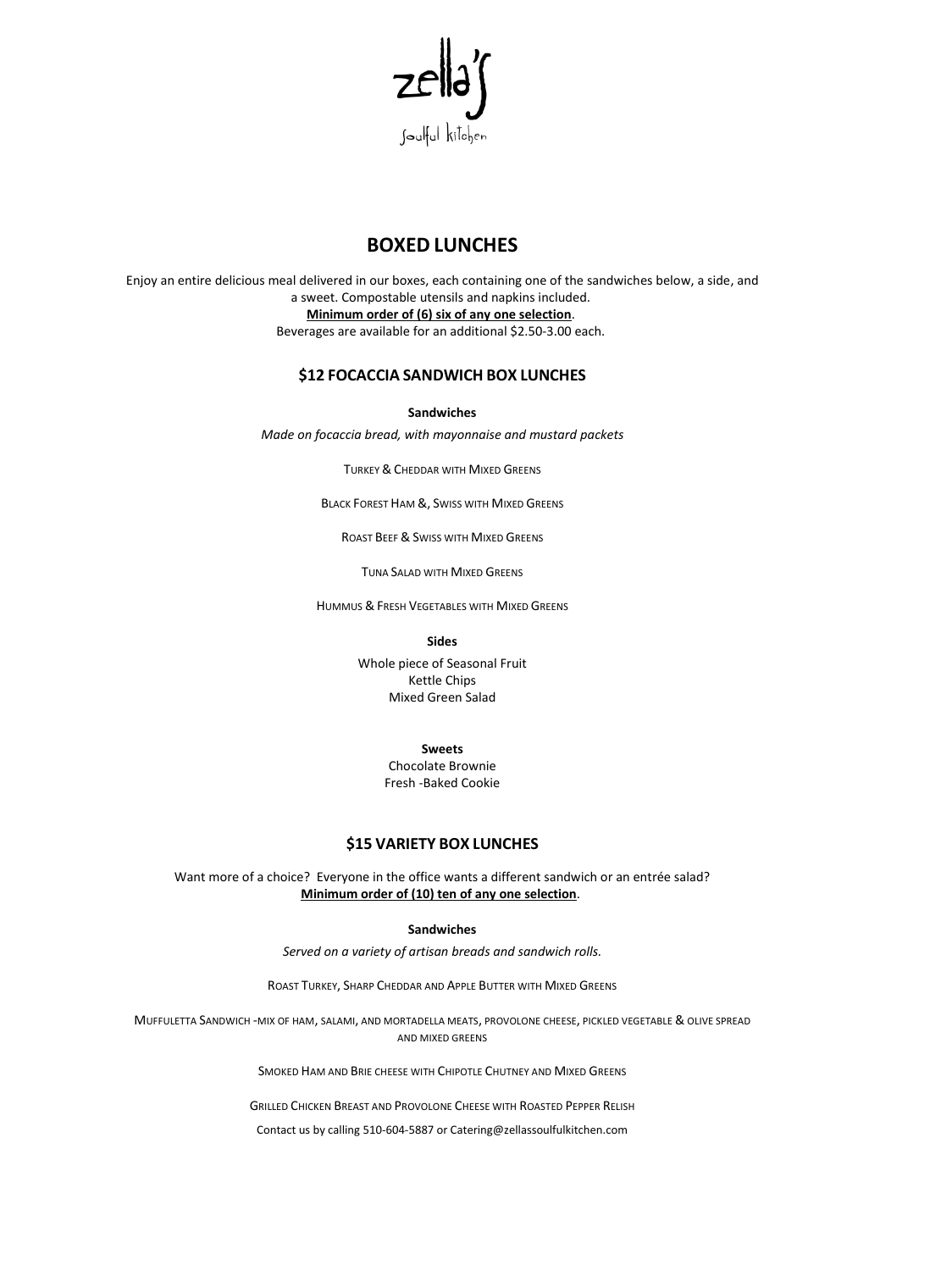

ROAST BEEF AND HORSERADISH CREAM, RED ONIONS AND MIXED GREENS

CAPER & HERB TUNA WITH MIXED GREENS

GRILLED VEGETABLES WITH OLIVE HUMMUS AND MIXED GREENS \*

*\*Vegan*

OR CHOOSE...

# **Entrée Salads**

### **Minimum order of (10) ten of any one selection**

QUINOA & KALE SALAD WITH ROASTED SWEET POTATOES, BLACK BEANS, RED ONIONS AND FRESH HERBS\*

JERK CHICKEN SALAD WITH LEMON VINAIGRETTE

BULGAR SALAD WITH FETA AND FRESH HERBS

ORZO-KALE PESTO SALAD WITH HAZELNUTS AND FETA CHEESE

MIXED GREENS, TOFU AND GRILLED VEGETABLES WITH BALSAMIC VINAIGRETTE \*

*\*Vegan*

#### **Sides**

Macaroni salad Potato Salad Kettle Chips Multigrain dinner roll

**Sweets**

Whole piece of Seasonal Fruit Brownie Dessert Bar Cookie